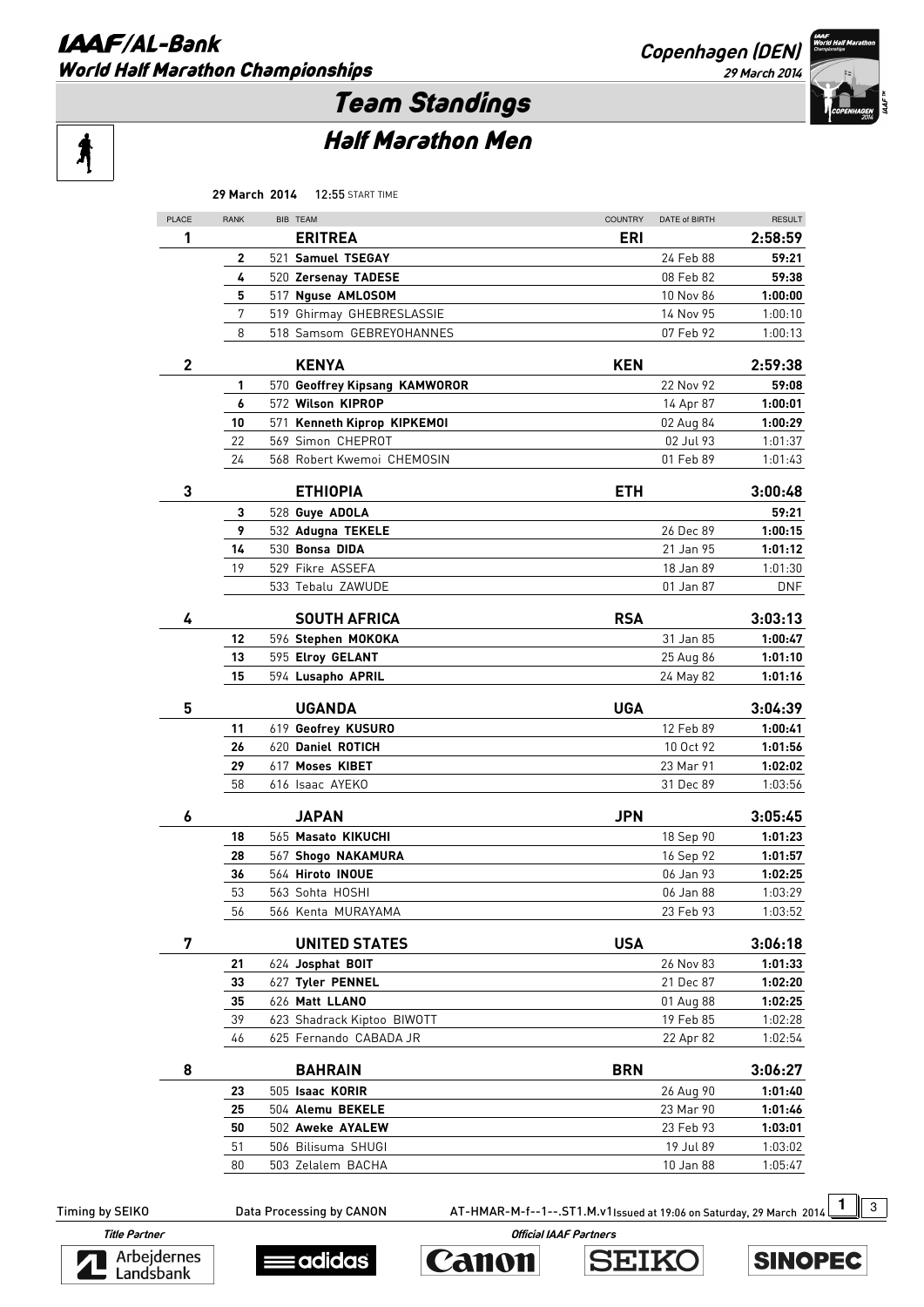#### **IAAF/AL-Bank** World Half Marathon Championships

### **Copenhagen (DEN)**

**29 March 2014** 



Team Standings Half Marathon Men

| PLACE | RANK |                               |                              | DATE of BIRTH |                          |
|-------|------|-------------------------------|------------------------------|---------------|--------------------------|
| 9     |      | BIB TEAM<br><b>FRANCE</b>     | <b>COUNTRY</b><br><b>FRA</b> |               | <b>RESULT</b><br>3:07:28 |
|       | 20   | 536 El Hassane BEN LKHAINOUCH |                              | 01 Jun 81     | 1:01:31                  |
|       | 31   | 540 James Kibocha THEURI      |                              | 30 Oct 78     | 1:02:11                  |
|       | 54   | 539 Abdellatif MEFTAH         |                              | 03 Jan 82     | 1:03:46                  |
|       | 68   | 538 Ruben IINDONGO            |                              | 26 Apr 81     | 1:04:59                  |
|       | 69   | 537 Driss EL HIMER            |                              | 01 Jan 74     | 1:05:00                  |
| 10    |      | <b>SPAIN</b>                  | <b>ESP</b>                   |               | 3:08:01                  |
|       | 17   | 524 Ayad LAMDASSEM            |                              | 11 Oct 81     | 1:01:22                  |
|       | 38   | 522 Javier GUERRA             |                              | 10 Nov 83     | 1:02:27                  |
|       | 65   | 525 Jesús Antonio NUNEZ       |                              | 04 Sep 80     | 1:04:12                  |
|       | 94   | 523 Rafael IGLESIAS           |                              | 05 Jul 79     | 1:08:29                  |
|       |      |                               |                              |               |                          |
| 11    |      | <b>MEXICO</b>                 | <b>MEX</b>                   |               | 3:08:34                  |
|       | 37   | 581 José Antonio URIBE        |                              | 03 Jan 86     | 1:02:26                  |
|       | 49   | 579 Oscar CERÓN               |                              | 19 Oct 83     | 1:02:58                  |
|       | 52   | 580 Juan Carlos ROMERO        |                              | 15 Dec 77     | 1:03:10                  |
| 12    |      | <b>ITALY</b>                  | <b>ITA</b>                   |               | 3:08:47                  |
|       | 27   | 561 Daniele MEUCCI            |                              | 07 Oct 85     | 1:01:57                  |
|       | 45   | 559 Simone GARIBOLDI          |                              | 16 Jul 87     | 1:02:51                  |
|       | 60   | 557 Gianmarco BUTTAZZO        |                              | 23 Aug 77     | 1:03:59                  |
| 13    |      | <b>TURKEY</b>                 | <b>TUR</b>                   |               | 3:09:04                  |
|       | 16   | 611 Polat Kemboi ARIKAN       |                              | 12 Dec 90     | 1:01:22                  |
|       | 43   | 615 Bekir KARAYEL             |                              | 10 May 82     | 1:02:48                  |
|       | 67   | 613 Mehmet CAGLAYAN           |                              | 30 Jul 85     | 1:04:54                  |
|       | 76   | 612 Fatih BILGIC              |                              | 01 Jun 85     | 1:05:26                  |
|       | 97   | 614 Mert GIRMALEGESSE         |                              | 30 Nov 87     | 1:09:16                  |
|       |      |                               |                              |               |                          |
| 14    |      | <b>RWANDA</b>                 | <b>RWA</b>                   |               | 3:09:14                  |
|       | 41   | 598 Félicien MUHITIRA         |                              | 01 Jan 94     | 1:02:31                  |
|       | 47   | 599 Alexis NIZEYIMANA         |                              | 01 Jan 90     | 1:02:55                  |
|       | 55   | 600 Felix NTIRENGANYA         |                              | 05 May 87     | 1:03:48                  |
|       | 71   | 597 Hussein HABUMUGISHA       |                              | 15 Jun 88     | 1:05:11                  |
| 15    |      | <b>DENMARK</b>                | <b>DEN</b>                   |               | 3:10:25                  |
|       | 34   | 516 Abdi Hakin ULAD           |                              | 14 Jun 91     | 1:02:24                  |
|       | 61   | 511 Lars BUDOLFSEN            |                              | 12 Aug 80     | 1:04:00                  |
|       | 62   | 512 Jesper FAURSCHOU          |                              | 01 Jul 83     | 1:04:01                  |
|       | 95   | 514 Theis NIJHUIS             |                              | 20 Sep 92     | 1:08:38                  |
|       |      | 515 Henrik THEM               |                              | 16 Jun 82     | DNF                      |
| 16    |      | <b>NORWAY</b>                 | <b>NOR</b>                   |               | 3:12:05                  |
|       | 44   | 585 Urige BUTA                |                              | 28 Nov 82     | 1:02:50                  |
|       | 59   | 586 Asbjørn Ellefsen PERSEN   |                              | 19 May 96     | 1:03:56                  |
|       | 74   | 587 Øystein SYLTA             |                              | 03 Mar 78     | 1:05:19                  |
| 17    |      | <b>TUNISIA</b>                | <b>TUN</b>                   |               | 3:12:58                  |
|       | 32   | 610 Wissem HOSNI              |                              | 08 Mar 85     | 1:02:11                  |
|       | 42   | 608 Raouf BOUBAKER            |                              | 21 Oct 88     | 1:02:41                  |
|       | 90   | 609 El Akhdar HACHANI         |                              | 23 May 79     | 1:08:06                  |
|       |      |                               |                              |               |                          |

Timing by SEIKO Data Processing by CANON AT-HMAR-M-f--1--.ST1.M.v1Issued at 19:06 on Saturday, 29 March 2014 2 3